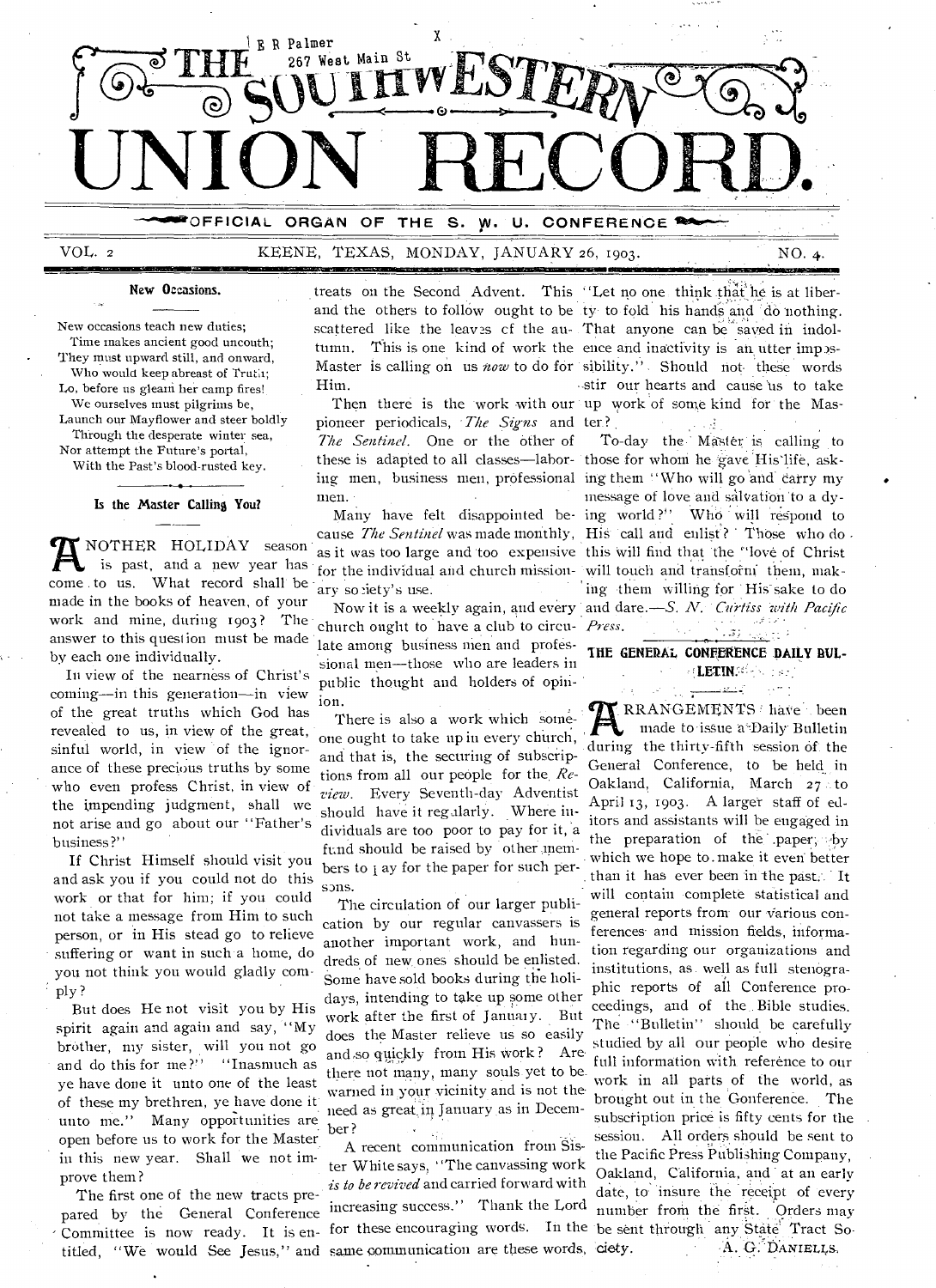# Arkansas Department.

# The Field.

**B** ROTHER J. M. Dickerson, our<br> **B** State agent, has retired from State agent, has retired from that line of work at present, and has returned to his home at Searvan, with a yiew of selling his farm and locating near the railroad. Then • he intends to canvass.

We read from the pen cf Sister White that, "the canvassing work is to be revived, and that it is to be carried forward with increasing success. It is the Lord's work, and a blessing with earnestness and diligence."

ject Lessons has demonstrated what much prejudice with other denominacan be done in the canvassing work. This effort is to be a never-to-be-for-Fairview, and Powhatan during the gotten lesson on how to canvass in week of prayer, remaining at Fairview bring success. Many more of our never attended a better quarterly meetresponsibility to circulate them. selling Object Lessons many have membered that this is the place where learned how to sell larger books. Brother Griffin organized a Sabbath which has prepared them to enter the to build a church house, and expect to Springdale, Ark. canvassing field. The larger books, organize a church soon. Brother Grif-Patriarchs and Prophets, Great Con-fin expects to start soon for Delaware, be sold everywhere. contain the truth for this time,—truth him in the meeting there. Delaware that is to be proclaimed in all parts of is a small town with a population of the world. • Nothing is to hinder their about fifty. sale." May we all awake to our Godgiven opportunities ere it is too late. Let us advance with the message, and work while the day lasts, for soon the

### ITEMS OF INTEREST.

BROTHER E. L. Pickney, one of our old canvassers, feels a burden for the work, and expects soon to enter the canvassing field. A brother, formerly a baptist, is interested in this work and is going out with him. We to follow their example.

templated taking up the work, has en by the writer from Rev. 14:13. moved to Afton, I.

ELDER V. B. Watts, of Little Rock, has been visiting at Siloam Springs with a view of building on his place. and locating there.

place in the work there.

with the church at Jenny Lind, on his one need wait for them before begin-' way to the southern part of the state, ning work. Bible Students' Library to look after the work there.

will attend those who engage in .it through the larger part of November, "The effort to circulate Christ's Ob- reports no visible results as there was society tesson on now to cancel in over quarterly meeting. He says he rael, and brings out the true I sraelite, larger books might have been sold if ing in all his life; the spirit of the every country, touches on the fulfillchurch members had been awake to Lord was present, 'and where there ment-of the prophecies, showing up the importance of the truths these had been some differences confessions the present condition of this world books contain, and had realized their were made, and they all felt that it from a Bible stand point; covers the They have obtained an experience school last fall. They are planning above to the Arkansas Tract Society, troversy, and Desire of Ages should Logan county, and he requests the ELDER H. Clay Griffin was in Viola in the interest of the work there, and tions, etc. He visited Black Rock, In was good to be there. It will be re-These books prayers of all that the Lord may guide

#### **Obituary.**

night cometh when no man can work. ary 1st, 1903, James Edward Green, terest in it, and soon put his hand in **J. W.** Murphy, of Gentry, who con-of God.- Words of comfort were spok-brought sale for two more. \* \* born .in Seneca county, Ohio. was an old father in Israel, keeping

V.-B. WATTS, •

#### **New Tracts.**

BROTHER U. Bender, who has **la-**the first of the series-of four especially **bored** very successfully in this state, adapted for missionary work, which has been spending the winter thus has been brought to our notice far at his home in Nebraska, but ex-through the *Review and Herald* for pects soon to return to Little Rock the past few weeks. The publication with his wife, and take Brother Watts' of the other three has been delayed by ELDER A. E. Field spent sabbath them issued in rotation, therefore no e have a large supply of the new tract, "We would see Jesus". the fire, but it is the plan to have No. 173, price i cent.

> We have also the pamphlet by Elder G. G. Rupert entitled, "Gathering of Israel into their own land." It is a book of 200 pages, and can well .be called "multum-in-parvo, (much in little.) It is inexpensive- $25$  cents a copy— within the reach of all. It commences with the captivity of Isthe message to gather Isra.1 out of Millennium, and the final return of true Israel to the promised land.

Please send in your orders for the

#### **How it Came About.**

DIED at Bradford, Arkansas, Janu-up the book, he began to take an inaged 71 years. The deceased was his pocket, took out the money, and I musr tell you how I obtained an order for "Desire of Ages." While selling "Object Lessons,'' I called on a man and told him my business; but he said he was too busy to give any time, and did not think he wanted any book. But as I proceeded to show He paid for a book.

heartily welcome them to the work, 4th, where a congregation of over gained so much confidence in the and hope that many may be burdened three hundred people were gathered author that he gave me an order for WE learned recently that Brother His life was a testimony for the truth book to one who *did not want to buy it* the Sabbath of the Lord for a quarter here from the East, came to me and of a century. A wife and six child-said he had been reading the book to ren survive him. He was laid to rest his folks evenings, and thought it was with the full assurance that he will one of the best books he ever read, come up in the first resurrection. The and wanted one to send to his wife's services were conducted in the M. E. people in one of the Eastern States. church of Bradford, Sunday, January In reading" Object Lessons" he had to pay their respects to him they loved. "Desire of Ages." So the sale of one , A few days later his son, who was

Are you taking the UNION RECORD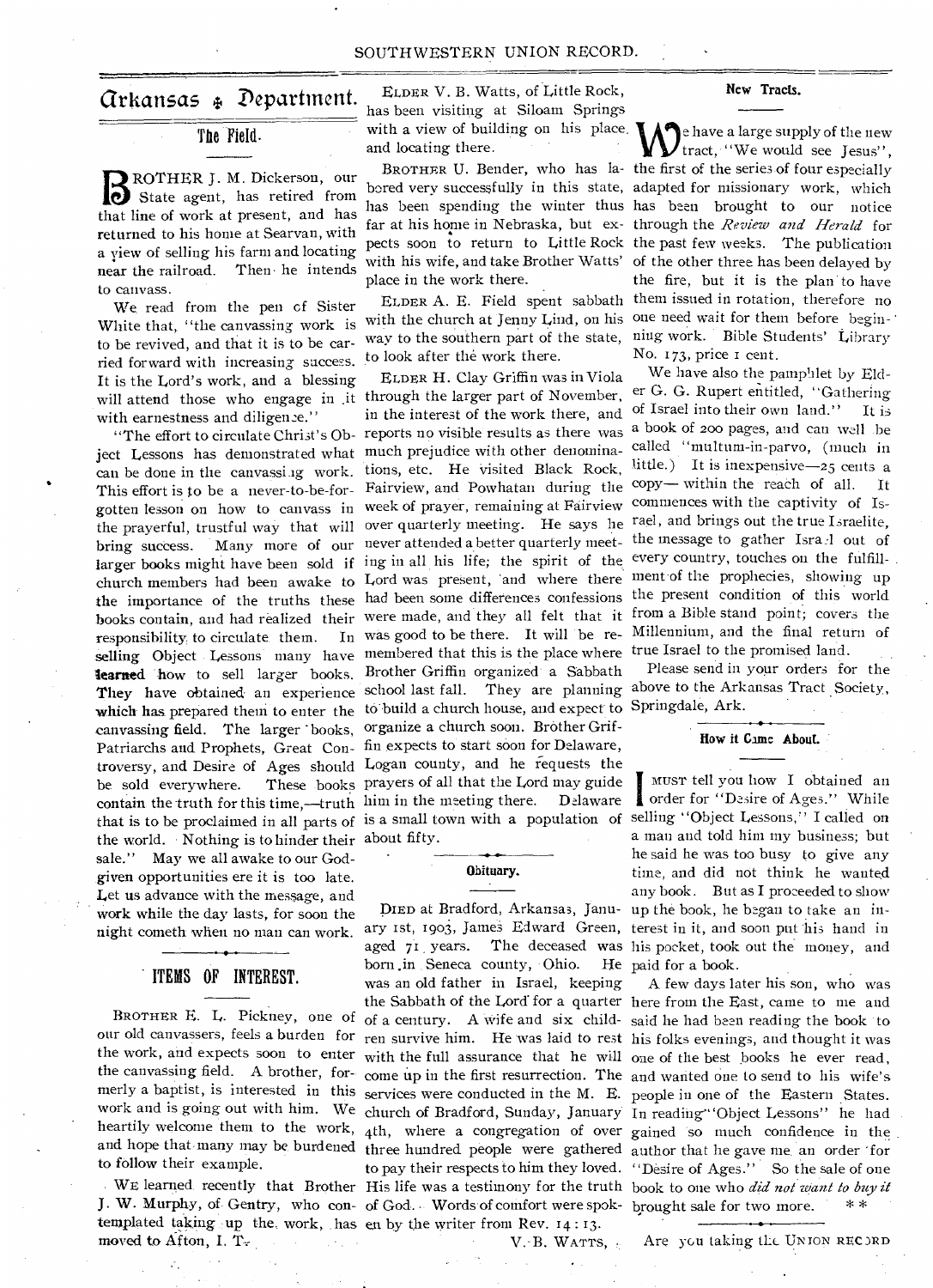#### SOUTHWESTERN UNION RECORD.

# +Texas Department.+

#### **Was It a Dream?**

HE clock had just sounded the half hour strike between two and three in the morning. I was in a good warm bed, and was in that condition neither awake nor asleep. I either dreamed, or imagined that I was in a mid-winter quarterly meeting. The weather was cold, and the attendance small. A few faithful souls had sent in their written reports and letters to be read. The majority of the church failed to report.

But our elder was there. He never fails to attend. comfort our hearts. He always tries to

In my dream I saw him rise and heard him read Acts  $20:28$ . Then he spoke of God's great love for the church and the great price He paid for it, and how He wanted the elders to feed the flock. He read another scripture which says that the elders ought to "be ensamples to the flock."

Our elder seemed to feel his responsibility, but I thought, "you are all right old man,—you are sure of a crown." After the talk the church went into conference. Almost every item of business brought out some remarks about short crops, poor people, failure of plans and debts unpaid.

When the time 'came to collect the tithes some of the brethren confessed wrong—had used the Lord's money, and were not able to repay it.

debts, and some had been compelled Your fidelity as a Sabbath keeper has to pay unjust accounts. Very few had any tithes and offerings.

meeting seemed to be transformed into your care in the matter of tithes and a place of indescribable beauty and offerings. You was afraid some of grandeur, and, lo! not a member of them would get angry if you told our little company absent. One thing them their duty. You was afraid that attracted my attention was a pe- they would class you with the popular culiar instrument which I was told preachers who preach for money. was God's scales. I was also told we You failed to teach your people that had all been brought there to be they themselves belong to the Lord. weighed-not our bodies, but our I Cor. 6:19, 20. That the Earth is characters. I was told that in a very the Lord's. Ps 24 : r. - That all - the little time we would all know whether cattle are the Lord's, Ps. 5o : io and

produced; but instead of the roll be-gospel' to the world. Had you been

poorest and most obscure members would have experienced the blessings were called first, and a person clothed promised in Malachi 3: 10, and many in white said to them, "Step on the souls would have been saved that are scales and be weighed," and with a not saved." voice of great firmness and sweetness began to say, "She hath done what that it was only a dream, and resolvshe could." "He has been faithful." ed that, by his grace, it shall never be 'Come up higher", etc.

After a little while one of our well- self also, to-do brethren was called. He was a man that all the business men trust. He is a genial good fellow in his home. He is a staunch Sabbath-keeper, and is always ready and able to give the scripture for his faith and .practice. But my astonishment the weigher said, "Thou art weighed in the balances and art found wanting." The poor man in distress and alarm cried out, "What is the matter with me? The reply was, "Thou art a covetous man. You love money too well. Covetousness is idolatry." To my great distress a majority of my church were rejected as unworthy of eternal life. They were pronounced:robbers, and the third chapter of Malachi was produced and read.

Some had been pressed to pay their voice was often heard in their defense. Suddenly in my dream our place of failed to instruct those committed to ful hour it was said to him, "You church residing here has promised to many years. Your views were correct on the other ordinances, and your never been questioned. You took pride in paying your tithes. But you we were going to have the robes and that all the silver and gold belongs to does not know yet that it is an Adcrowns and harps that our song books God. Haggai 2 : 8. You failed to em-ventist book. He came down again tell about, and whether we were going phasize the fact that God requires one last evening, and loaned us the 'book. to have a mansion in the New Earth, tenth of the produce of the field, and God is working on many hearts here, or be cast into outer darkness. of the flocks, to feed his faithful min- and we must have help next summer. Without delay the church roll was isters while preaching the 'everlasting We hope to have a tent then. Last of all I saw our good old elder coming forward to be weighed. To my surprise he was weeping and his face as pale as death. He seemed to anticipate that he was going to be held accountable for the downfall of so many of the church. In that dread-

ing called alphabetically, some of the faithful in this particular your church

Then I awoke and thanked God realized by this dreamer, for I am my-AN ELDER.

#### FIELD REPORTS.

can say I am enjoying the work. Although I started to canvass at a time when, as I understand, the most of the canvassers close up their work for a time, I have had good success. I am aware there are other times in the season when canvassing goes better, but I see.no need of stopping just because the orders do not come in by the wholesale. My delivery was excellent; I delivered more than I had orders for. CLIFTON.—As I have not written to the paper since coming to this state, a short report may be appreciated. I

I found the people very pleasant and sociable. Here in the town **I** sold to all classes, preachers, merchants, bankers, and saloon-keepers.

with tears in their eyes they had done have been straight on baptism for aid us all he can. He was present During the holidays and this rainy weather we have been doing personal work. Last Sunday.we organized an anti-cigarette movement here. The state evangelist of the Christian and gave a good talk to the boys..

> One of the doctors was there and asked permission to speak .next Sunday. He was at the M. E. church in the forenoon when I was. there and spoke about the work we wanted to start. He said, "I did not intend to come here, but I could not rest at' home; I felt that it was a good cause and I must come."

> One evening a gentleman came to our house about nine o'clock in the evening, and said, "I came down to read a chapter to you out of a book I have here. I was reading it at home and it was so good I thought I could not keep it to myself." It was the Life of Christ, by Sister White. He

> > JENS JENSON.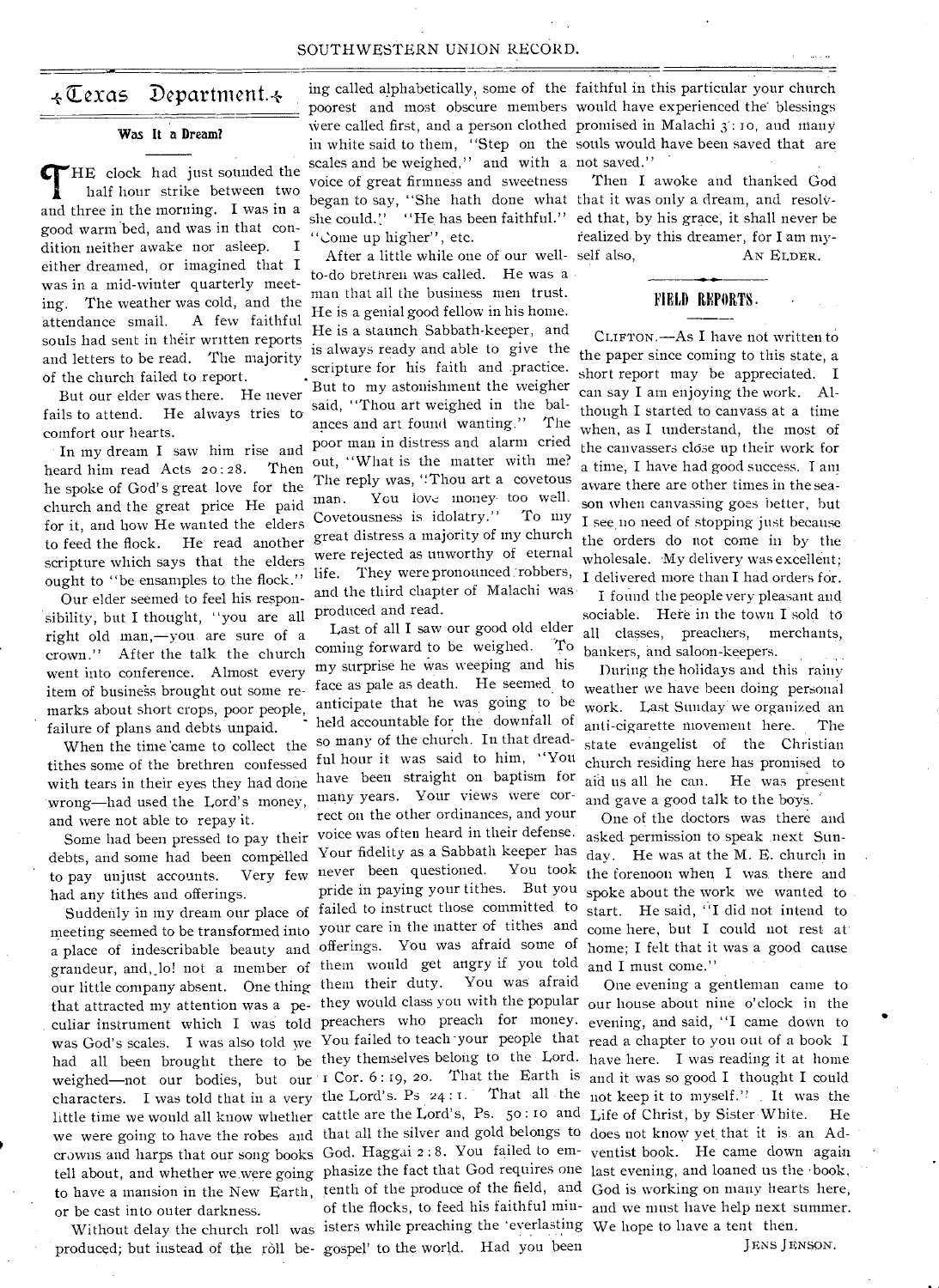# $\texttt{*The} \cdot \texttt{Union} \cdot \texttt{Recor}$ .

| A WEEKLY JOURNAL<br>Published by the Southwestern Union Con- |
|--------------------------------------------------------------|
| ference of the Seventh-day Adventists.                       |
|                                                              |
|                                                              |
| and Business Manager.                                        |
| G. G. RUPERT, - - - - Associate Editor.                      |
| Subscription Price, per year, $\sim$ $\sim$ \$.50            |
| Clubs of Ten, one year, $\cdot \cdot \cdot$ - - -<br>4 50    |
| AGENTS:                                                      |
| Oklahoma City.<br>Oklahoma Tract Society                     |

Oklahoma Tract Society, Oklahoma City, Oklahoma.

Arkansas Tract Society, Springdale, Arkansas Texas Tract Society, Keene, Texas.

All papers will be discontinued when the read the fifteenth chapter of John. time expires, unless promptly renewed.

Subscribers who do not receive their paper regularly should notify the office of publication and not the Tract Society, as the latter seventh Psalm. are not responsible for the mailing of the papers.

Money, or letters, should not be sent to individuals. All business communications should be addressed, and all remittances and RECORD, Keene, Johnson County, Texas.

Entered October 24, 1902 at Keene, Texas, as second-class matter, under Act of Congress of March 3, 1879.

#### **PREPARE FOR WORK.**

0. J. CORWIN.

 $\mathbf T$ RIENDS, what are you doing now To help along the cause? Learning all you can, just how To teach God's holy laws?

Study hard and keep in mind Thy Master's perfect rule; He will help you make the kind To teach a Christian school.

Bend to suit the circumstance, Prepare yourself, my friend, He will help you to advance, And save you in the end.

Pray and work for His dear sake, For teachers and for schools; Friends, if we do not awake, We'll see the loss of souls.

What a very sad, sad thought That we are all so slow-

We have most our Lord forgot; To harvest let us go.

Turn your eyes, my Christian friend, All around from left to right; Any where, dear working band, The harvest field is white.

If you teach, or if you preach, Do all to suit the Lord.

If you sell the printed page, Be trusting in His word.

If these talents you-do lack, Oh! you, I know, have one.

Please improve—don't turn your back— Stick to the work began.

Trust in his Almighty power, Take step by step with him; He will make you to endure hrough battles thick and thin.

When the battles all are o'er, '1 heir work is in the past, There'll be joy forever more, We'll all go home at last.

**What to Read.** 

If you are down with the blues, read the twenty-seventh Psalm.

If you are all out of sorts, read the twelfth chapter of Hebre vs.

If people pelt you with hard words,

for the month's rent, read the thirty-

the heart, read the third chapter of Revelation.

money orders made payable to the S. W. U. about your work, read Psalm 106 and any crotchets, for he will always con-If you are getting discouraged Galatians 6: 7, 8

chapter of first Corinthians.

If the stovepipe has fallen down up the pipe and wash your hands, against you falsely, for my sake. and then read the third chapter of James.—Selected.

#### **BLESSINGS WORTH SEEKING.**

**B** LESSED are the homesick, for and stick to them, for he will always they shall come at last to the have a clear track before him. they shall come at last to the have a clear track before him. Father's house.

Blessed is the man who never had "a bee in his bonnet," for he will escape many a sting.

Blessed is the man who attends to his own business, for he will seldom neighbors, nor be crushed under the ready to kill. weight of the government.

"axes to grind," for he will never be like humility at the starting post. called on to turn the grindstone for others.

home, for he will always be a wel-down to die. come visitor at the house of his neighbors.

starve his soul by an attempt to cheat himself under it. his Maker.

coat pulled into shreds by the tugs of his creditors.

Blessed is the man that always has his plate right side up when it is going to rain, for he catches the benefit of every shower.

Blessed is the man that knows how to hold his tongue, for he will never have to run himself out of breath to overtake unguarded words. .

Blessed is the man who has no hobbies, for he will never grieve over the stupidity of a world that he cannot convert to his views.

If you don't know where to look limits of God's thoughts, for he will Blessed is the man whose religious 'thoughts never advance beyond the never make shipwreck of his faith.

If there is a chilly sensation about of his own, for he will never squan-Blessed is the man that has a mind der his time in asking everybody he meets when and where to go to mill.

If you find yourself losing confi-head against a stump; whether the dence in men, read the thirteenth stump may not be harder than his Blessed is the man that never has sider when he is inclined to try his head.

and the cook gone off in a pet, put secute you and say all manner of evil Blessed are ye when men shall per-

> Blessed is the man that never overcrops himself, for he will always have something to sell or give to the poor.

> Blessed is the man who can say "yes" and "no" at the right time,

#### **WORDS OF THE WISE.**

 $\overline{\Theta}$ NE POUND of wisdom is worth a ton of knowledge.

be perplexed with the cares of his is ready to die than the zeal that is How much better is the love that

Blessed is the man who has no the goal where there is not a child-There is a small chance of truth at

Blessed is the man that stays at for what he will do. He has lain One who is contented with what he has done, will never become famous

Blessed is the man that always fills lean upon it; whosoever would be dehis seat at church, for he will never fended by it, let him patiently repose Whosoever would be sustained by the hand of God, let him constantly

Blessed is the man that never goes than to do ten men's work," is the in debt, for he will never have his wise motto of Mr. Moody, and might "Better to set ten mea to work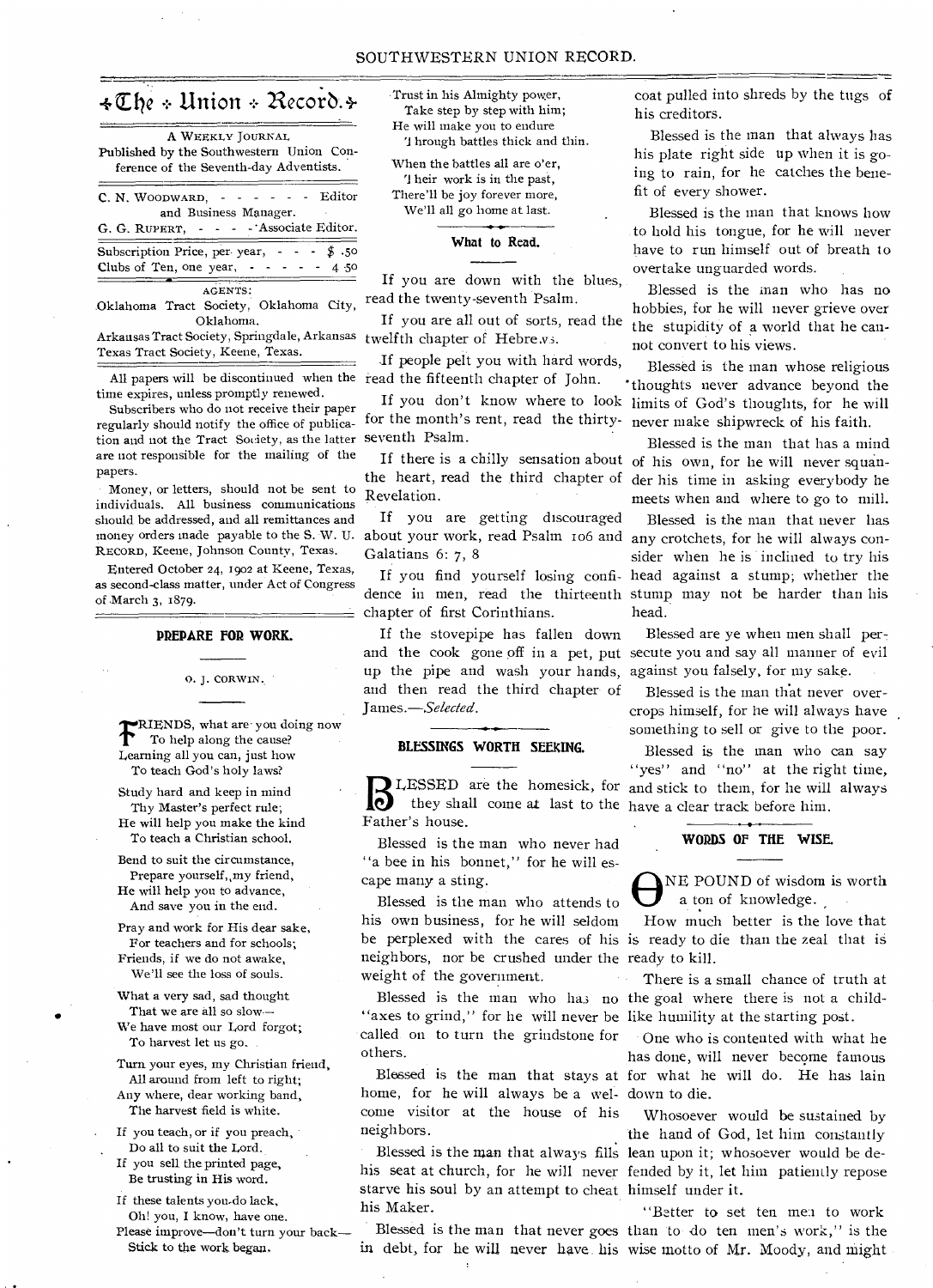well be of every pastor as he seeks to make his boys and girls as well as men and women ' 'fellow-workers with the truth.''

satisfied upon itself. You have but in the *Review and Herald* concerning to trust and you possess. We open a tract campaign during the coming be His holy name, he can squeeze has blessed the efforts of his servants schools make it. There is no more and he does not require that the gates vividly before the people in these our teachers. To them the truths of be flung wide open in order that, with simple, inexpensive tracts; and now the third angel's message should be some of His blessings, He may come only one thing is needed. We need made known. Many from the ranks Faith is desire. Never in the history of the world has it been or can it be that a longing toward Christ shall be a longing thrown back unthe door for the entrance of Christ by the simple act of faith, and blessed himself through a ver, little cnink, in.

#### W.at a "Gospel Primer" did.

1 N 1896 I sold a "Gospel Primer" to a family in Guilford county, N. C. With my family I s ent last night with them in Salisbury.

"In a short while after we got that book," the mother said, "our preacher came to see us, and said we should hide that book, and not allow the children to see it."

"For what reason?" the mother asked. "Is it not a good book?" '

"Yes," he said;' "but those advertisements in the back of the book will cause them to want more books, and the books advertised there are dangerous, and will lead your children astray."

"So I hid that book five years ago," the mother continued, "and just got it out three weeks ago."

"Yes," said the seventeen-year-old son, for whom the book bought, "I would have been an Adventist all this time if I could have read my book."

"Well," the father, said, "we have the 'Primer' yet, and nearly everything advertised in it, and we are all Seventh-day Adventists, and I am from the city evils."

family of six in perfect harmony turning their faces heavenward.

Primer," and the privilege of taking and multiplied. E. R. PALMER. it to the homes of the people, and for all the other books containing the message. W. L. KILLEN.

ŃĄ

#### A Further Announcement

UNDOUBTEDLY, all out breth-<br>ren have read from week to<br>week the announcements and notices NDOUBTEDLY, all oat brethren have read from week to winter.

The tracts are now ready. to place the vital truths for this time conscientious class of workers than States to circulate at least one hun-truth, and will become earnest workbe able to circulate more. brother has expressed a determination as teachers, if converted to the truth, to put in motion agencies which will will continue their work for the chilscatter one hundred thousand. *many* can circulate a large number, -and *everyone* can circulate a few.

#### SPECIAL NOTICE.

mend that these tracts be scattered fund? The following call made by a First, "We would see Jesus;" second, rior, Wisconsin, shows that such a "The Signs of the Times;" third, fund is needed. He writes: "Kindly "The Gospel Remedy for- the Pres-send me fifty copies of the March *Ad*ism, Christian Scientism, and Higher hundred copies for this territory, but Criticism;" fourth, "What do These my income is limited. This is a carments or methods which may be more *Advocates* than I have ordered, accomplish more good if our breth- us" ren will order a good quantity of the first and carry it to the people, and sands of copies should be sent into the then order the second, and so on until South. Some of our Western States, the four are distributed. In next where the. Sabbath keepers are scatweek's *Review* the first tract will tered, find it impossible to place this getting ready to take my family into appear in full. Do not fail to read it. copy of the *Advocate* in the hands of the country, where we can be free It will surely revive your own soul, all secular teachers. and stir up within you a great desire We had a pleasant visit indeed, and to carry it to others. All of these are out from the *Advocate* office. The our hearts rejoiced to see this dear 16 page tracts. Price one cent each. Educational Literature Fund must

and we pray that the "old-time" spir- to help forward this work? Sums of Praise the Lord for the "Gospel it in tract distribution may be revived any size will be acceptable. Make

> THE SOUTHWESTERN UNION REcorp, only 50 cents a year.

#### ELUCATIONAL LITERATURE FUND.

CONCERNING THE TRACT CAMPAIGN. THERE IS in the United States sixty-thousand people in the United of this army will be attracted to this dred of these tracts each. Some will ers in carrying the last message to the *few* can do a great work like this, paration of an army of missionaries. God its soldiers. Our country is what the an army of workers paid from government funds, Which far exceeds in number the standing army of this country. I refer to the public school teachers of the land. The militia may be needed for public defense, but the welfare of the nation rests more heavily upon the teachers than upon One world. Those who have been trained dren. God will aide them in the pre-

It has been decided by the officers tian education to these teachers. of the General Conference to recom-Who. will help by donating to this one at a time in their- natural order. church school teacher in West Supeent-day Isms: Spiritualism, Hypnot-*vocate.* I ought to have at least five Things Mean?" This suggestion need dinal point in the-United States. If not interfere with any other arrange- there is any one who can pay for already organized, or which may be shall be glad to see that they are better suited to local conditions; but placed in the hands of teachers. Five we think that the tracts are likely to hundred would be none too many for From the Educational Literature Fund we must draw for the publication of tracts, pamphlets and leaflets, which will carry the truths of Chris-

Five hundred in one city! Thou-

May God bless you all in this effort supply the means. What can you do Hundreds of copies must be sent checks or money orders payable to the *Advocate*, or to

> E. A. SUTHERLAND, Berrien Springs, Michigan.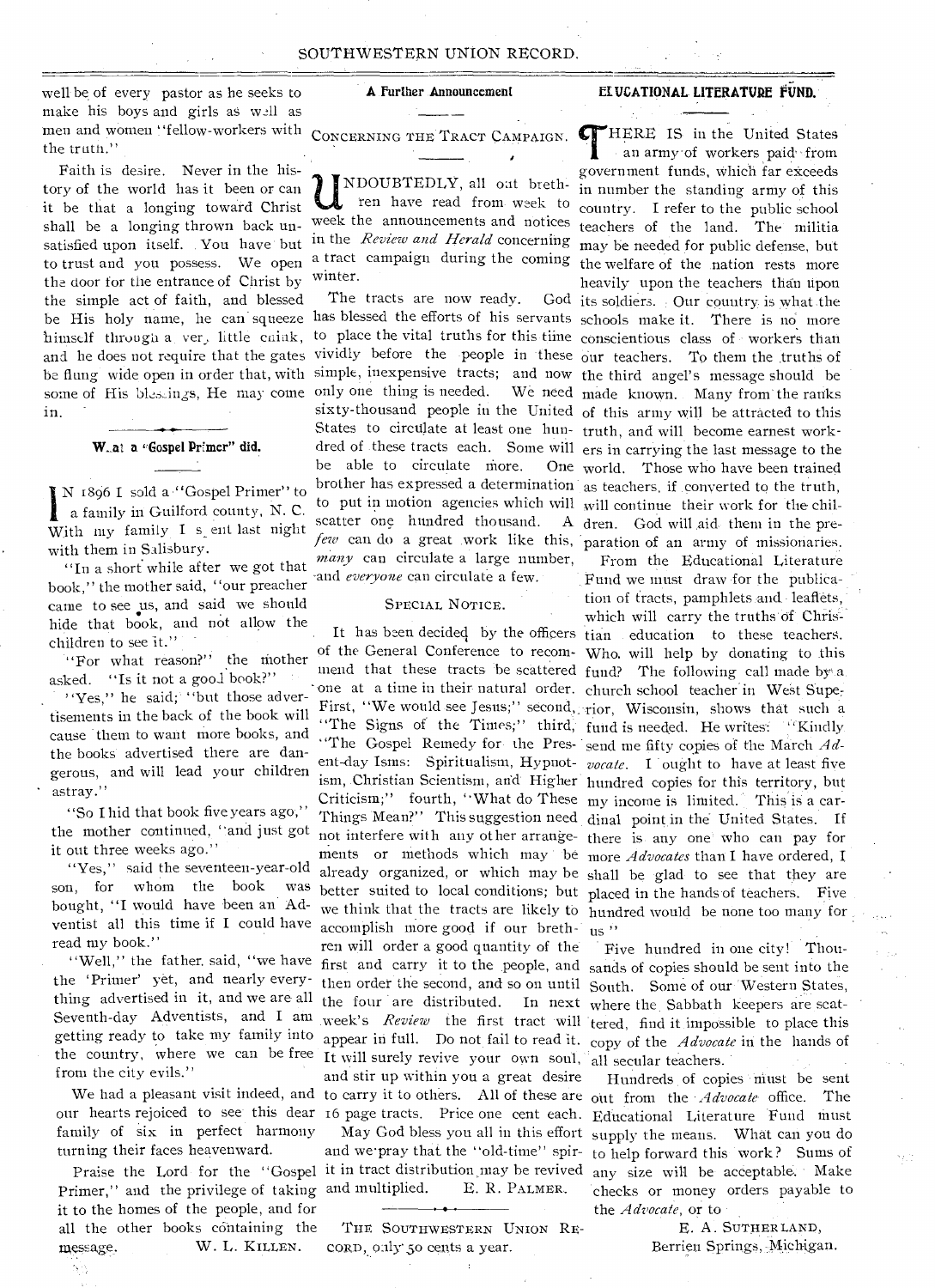#### ITEMS OF INTEREST.

Oklahoma City last night, the 19th of this month, on his way to Hobart. He stopped at the office and gave us  $^{50}$  We<br>some words of encouragement. He cents. some words of encouragement. He seemed to be full of courage in the Master's work.

SISTER Chase, from Mountain Park, is stopping in this City. She brings good reports from her neighborhood. There is quite an interest there and she has come to see if a minister cannot be sent there to hold meetings. Elder Haffner has written to Dr. Sommerville about it and asked him to go there. One young man has already commenced keeping the Sabbath, and the whole community seems to be stirred up over it.

CALLS are coming in more and more from the new country. Now is the time to enter. that field.

#### **Papers Wanted.**

MRS. L. Sizelove, Hastings, Oklahoma, wishes clean copies of any of our denominational papers for missionary work.

#### **NOTICE.**

 $\displaystyle\bigvee_{\text{Health}'}^{\text{E}}$ will call your attention **Health"** and make you another pro-direction, yet seemingly, the canvasposition We have waited almost a sing work has less consecrated year, and tried hard to get our people laborers than any other branch of the in Oklahoma to take one of these work, yet the call comes to us that books and pay one dollar for it; that where there is one canvasser there is each member was asked to take one ought to be one hundred, while in **book and** pay a dollar for it and let the ministerial work there should be this means help to raise a tent fund, only twenty where there is one. but we have only succeeded in selling There is a reason why there are more four hundred of them and have about brethren who want to enter the minsix hundred on hand yet. Now we istry than the canvassing work. Is want to get some money out of these it because the minister has the conbooks so we will give you forty per ference to look to for his support, cent reduction on them now. You while the humble canvasser must pay the Tract Society sixty cents and look directly to the Lord for his the books will be delivered to your success and support? Each one may place free of charge. We want to answer this question for himself. ask all our people now to help in But surely the brother or sister who selling these books. Let the canvas-goes out trusting the Lord and taking sers also assist in disposing of them. Him at His word will receive great Now brethren will you not each one blessing. send in sixty cents for a book, or order as many as you wish and sell that may come from this line of read it through. Then, after delithem ? Why are we so slow in help-work become discouraged for there is berating over the matter in his quiet ing the work along? The Conference not so much visible fruit - as a result

 $\mathbf{Dklaboma}$   $\ast$  Department. needed the tents; you know that, so of it, yet our books and other literaimpossible to sell them for one dollar, by some faithful canvasser. so we will offer the book for sixty us out in this work.

G. F. HAFFNER.

#### **An Appeal.**

not feel like giving that much give go to the front? JOHN HARZMAN. less and it will be thankfully recaived. We must raise some money at once. Send all money to D. L. Wagner, Perry, Oklahoma, as he i.; the treasurer of the building committee also elder of the Perry church.

MRS. F. H. MCCLAIN, Perry, Oklahoma, January 24, 1903.

#### Who Will Weak for the Master?

will call your attention **M**HILE the call for workers again to the "Monitor of comes from every side and

ELDER Shultz passed through money for tents, and now we have of reading quietly in his room the we wanted to make it easy for you ture do the work quietly, but and offered you that book for sale, effectively. In the judgment many the object of which was to raise the a soul will come up saved as a result waited a long while until it seems precious pages of truth placed there

> cents. So please let everyone that to begin in a short time, is the place has not done so yet, order at once. where instruction and preparation Come brother; come sister, and help may be obtained to fit us for our next S OUR church in Perry is near-few of Oklahoma's best workers have ing completion, and we have gone or been sent to other countries, not sufficient money to clear it of some, even across the ocean, among debt and seat it, we thought it would them **I** am one who will go. Who not be out of place to ask each in Oklahoma will be faithful now and Seventh-day Adventist in the Okla- take up this line of work, step in, homa conference to donate twenty-and fill up the ranks, and hold up the five cents to help us out. If any do standard in the places of those who The canvassers' institute, which is seasons' work. The summer is the best time to work, and now, before that time comes, we should make thorough preparation so a faithful summer's work can be put in. A

#### **What a Tract Did.**

**I** N 1785 Dr. Coke gave **<sup>a</sup>** tract to a family in Virginia. The family numbered fourteen, and that tract was the instrumentality used in the conversion of the whole family.

A tract distributer, passing through a sparsely settled country district in Canada, gave away many tracts. One of them, entitled "Repent or Perish," was found floating in the Frazer River. A man saw it, took it out, dried it, read it, and by it was converted to God.

A preacher invited a man to attend meeting. The man refused, but he consented to take a tract. A few weeks afterward that same man stood up in meeting and confessed that that tract had led him to Jesus.

During the secession war of America a chaplain was passing through a hospital, and he left in an empty bed a tract which was a copy of the hymn "Will You Go?" The soldier came to his bed, picked it up and read the title, and dropped it. A second time he picked it up and read:—

"We are traveling home to the heaven above; Will you go?" Will you go?"

Many who do not see the good afterward he picked it up again and and then threw it down again. Soon

[*Continued on seventh page*.]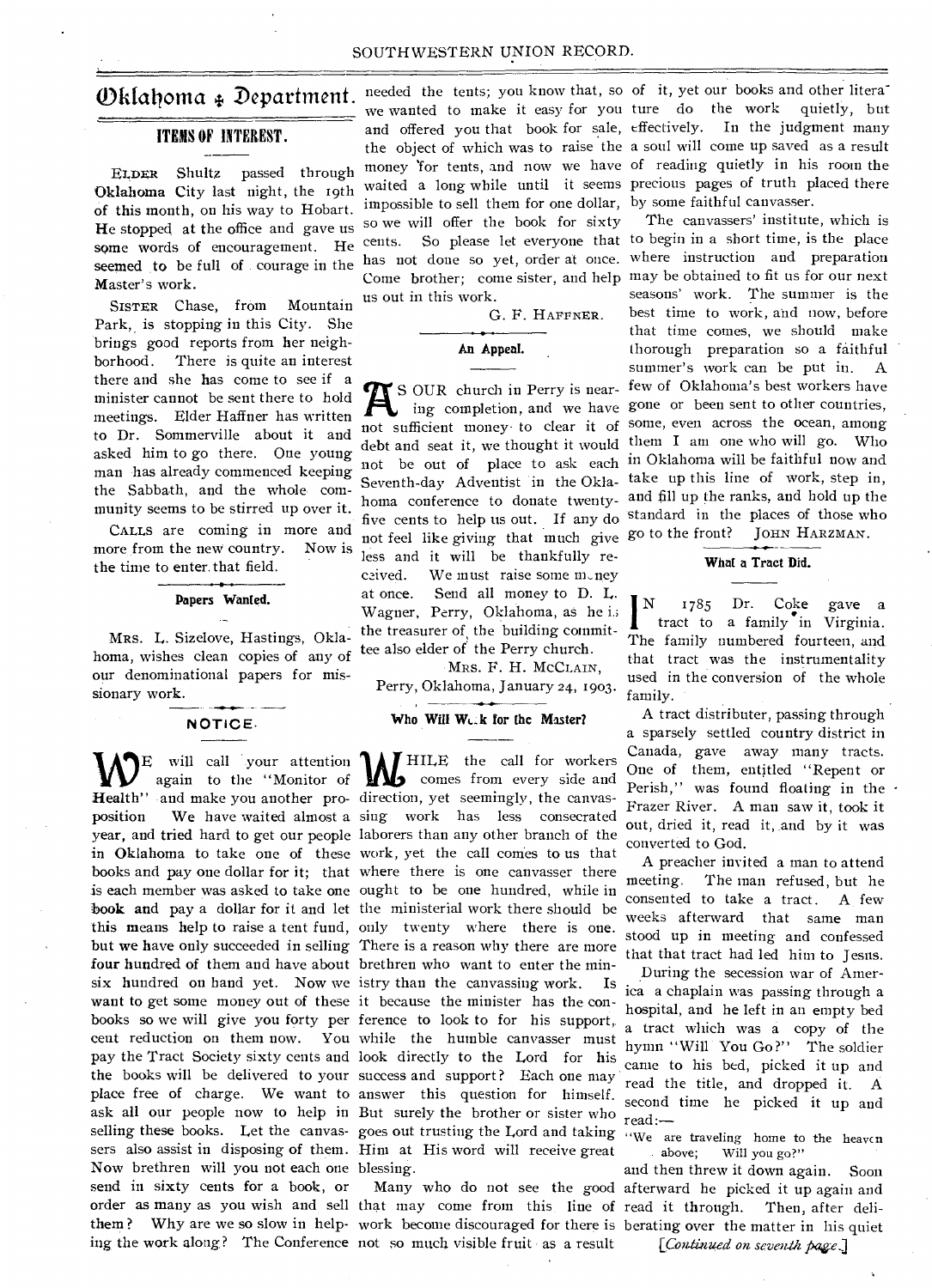### +German + Department.+

#### Befanntmachuna.

Wir möchten hiermit bekannt machen dağ wir das Buch "Monitor of Health" für 60 Zents anbieten wollen anstatt einen Dollar. Die Ursache dafür ist das Berlangen, die Bücher los zu werden, denn hier im Haus bringen sie uns feinen Nutzen. Wir haben noch sechs hundert vorrätig. Haben ungefähr so viel verkauft wie sie uns gekostet haben, und was wir jest bekommen ist Reingewinn, und foll für das Anschäffen von Zelten ver= wandt werden. Wir erwarten, daß da mehrere sein werden, die hinaus gehen und die Bücher verfaufen. Das Buch foll einen Dellar fosten, jo wenn Jhr 60 Zents dafür bezahlt, dann havt Jhr noch vierzig für Euch. Doch wenn da jolche find, die den ganzen Dollar bezahlen wollen, so wird er dantbar angenommen. Es lasse jede Gemeinde ihr Teil bestellen. Jedes Glied follte ein But verkaufen. Manche haben es schon getan und haben ihren Dollar bezahlt, und wir hoffen es wird ihnen nicht leid sein, daß sie es getan haben, denn indem sie etwas mehr reichlich gesäet haben, wollen wir hoffen, daß fie auch desto reichlicher ernten werden.

Kommt, Geschwister, und helft uns in diesem Werk. Sendet sechzig Zents und wir fcji**d**en Euch ohne Berzug ein Buch an eure Adresse. Bestellt fofort.

⊛.

 $\mathfrak{F}$ . 5.

Umgange unter You dem Bluts= Eltern, Kindern und freunden.

Das erste und natürlichste B.md unter den Menschen nächst der Vereinigung das Band unter Eltern und Kindern gewesen.

Da es viel Menschen gibt, die ihre Ver= wandten lieben und Sinn für häusliche Freuden und für das Familienband ha= ben, so will ich hier einige Bemerkungen über den Umgang unter Blutsfreunden liefern.

Es gibt Eltern, die, umhergetrieben in einem beständigen Wirbel von Zerstreu= ungen, ihre Kinder faum ein paar Stun= den das Tages sehen, ihren Bergnügungen nachrennen und indeß Mietlingen die Bildung ihrer Söhne und Töchter überlassen, oder wenn diese schon erwachsen find, mit ihnen auf einem fo fremden, weilt bei der alten Mutter und vergißt, has been the instrumentality which höflichen Fuße leben als wenn sie ihnen wie manche langweilige Stunde diese has restored from despair a precious gar nicht angehörten. Wie unnatürltch bei feiner Wiege, bei Wartung desfelben soul. Passing through Switzerland,

und unverantwortlich dies Verfahren sei, in gefährlichen Krantheiten, oder bei den das bedarf wohl teines Beweifes. Gs gibt kleinen schmutzigen Arbeiten zugebracht, aber andre Eltern, die von ihren Kindern wie sie sich in den schönsten Jahren ihres eine so sklavische Chrerbietung und so viel Lebens io manches Vergnügen versagt Rücksichten und Aufopfrungen fordern, daß hat, um für die Erhaltung und Pflege durch den Zwang und den gewaltigen Ab= des kleinen hilflosen Geschöpfs zu forgen, ftand, der hieraus entsteht, alles Zutrauen, das vielleicht ohne dieje Sorgfalt nicht alle Herzensergießung wegfällt, jo daß mehr da sein-würde. Die Kinder verden Kindern die Stunden, welche sie an gessen, wie viel schöne Stunden sie ihren der Seite ihrer Eltern hinbringen müffen, Eltern durch ihr betäubendes Gefchrei fürchterlich und langweilig vorkommen. verdorben, wie viel schlaflofe Nächte sie Noch andre vergeffen, daß Knaben anch dem sorgfamen Bater gemacht haben, der endlich Männer werden; sie behandeln ihre alle Kräfte aufbot, für seine Familie zu erwachsenen Söhne und Töchter immer noch arbeiten, sich manche Bequemlichkeit ent= als kleine Unmündige, gestatten ihnen ziehen, vor manchem Schurken sich krüm= nicht den geringsten freien Willen und men mußte, um Unterhalt für die Szin= trauen den Einsichten derfelben nicht das igen zu erringen. Gutgeartete Gemüte Mindeste zu -- das alles sollte nicht so werden indessen nie so sehr das Gefühl jein. Ehrerbietung bejteht nicht in feier= der Dantbarteit erfticten, daß fie meiner licher, firenger Entfernung, fondern tann Ermahnungen bedürften, und für niedre recht gut mit freundschaftlicher Bertrau= Seelen fchreibe ich nicht. Nur erinnre ich, lichteit bestehen. Man liebt den nicht, an daß wenn auch Kinder Urfache hätten, sich welchem man faum hinaufzufchauen wagen der Schwachheiten oder gar der Lafter ihrer darf; man vertranet fich dem nicht, der Eltern zu fchämen, fie doch weifer und immer mit steifem Ernste Gefeß predigt; beffer handeln, wenn sie die Fehler der= Zwaug tötet alle edle, freiwillige Hinge= felben fo viel als möglich zu verftecten such= bung. Was kann hingegen entzückender en und im änßern Umgange nie die Ehrer= jein, als der Anblick eines geliebten hietung aus den Augen fetzen, die fie Baters mitten unter feinen erwachsenen ihnen in so manchem Betrachte schuldig Kindern, die nach seinem weifen und sind. Segen des Himmels und Achtung freundlichen Umgange fich fehnen , feinen aller gutgefinnten Menfchen find der fichre Gedanten ihres Herzens verbergen vor Preis der Sorgfalt, welche die Söhne ihm, der ihr treuester Ratgeber, ihr nach- und Töchter auf die Pflicht, Erhaltung sichtsvoller Freund ist, der an ihren un= und edle Behandlung ihrer Eltern ver= schuldigen, jugendlichen Freuden Teil wenden. Trauzig ist die Lage für ein nimmt, oder sie wenigstens nicht stört, Kind, wenn es durch die Uneinigfeit, in und mit ihnen wie mit feinen besten und welcher seine Eltern leben, oder sonit in natürlichsten Freunden frei lebt. — Eine die Berlegenheit gerät, Partei für oder Berbindung, zu welcher sich alle Empfind= gegen Bater oder Mutter nehmen zu follen. ungen vereinigen, die nur dem Menschen Bernünftige Eltern werden es aber immer Sympathie, Dantbarteit, des Geichmads, gleiches Interesse und Kinder werden dabei mit derjenigen Bor= Gewohnheit des Umgangs. Allein diese sichtigkeit zu Werke gehen, die Recht= zwischen Mann und Weib ist von jeher Bertraulichteit tann auch übertrieben wer= schaffenheit und Klugheit gebieten. den, und ich kenne Bäter und Mütter, die sich dadurch verächtlich machen, daß sie die Gefährten der Ausschweifungen ihrer Kinder, oder gar, wenn diese besser find als jie selbst, mit ihren Lastern, die sie nicht zu verhehlen trachten, das Gespötte ein lehrreiches Beispiel geben sollten.

Es ist in unsern Tagen nichts jeltnes, Kinder zu sehen, die ihre Eltern vernach= Bande unter den Menschen werden immer read, when alone, a tract or a paper nicht weise, nicht unterhaltend, nicht auf= salvation than a sermon. geflärt genug. Das M.idden hat Lange=

teuer fein förmen, Stimme der Natur, vermeiden, ihre Kinder in folche unglück-Aehnlichkeit liche Zwistigkeiten zu verwickeln, und gute

[Fortsething folgt.]

#### [Continued from sixth page.]

hours, he finally wrote on it, "By the grace of God I will go," and signed his name. Some months later he was oder der Abscheu derer werden, denen fie killed in battle in Virginia, but he was saved by that tract.

It is often the case that a man who will not enter a church or listen to läffigen oder unedel behandeln. Die erften the preaching of the gospel, will loctrer; die Jünglinge finden ihre Bäter which may be more effectual for his

There are many cases where a tract